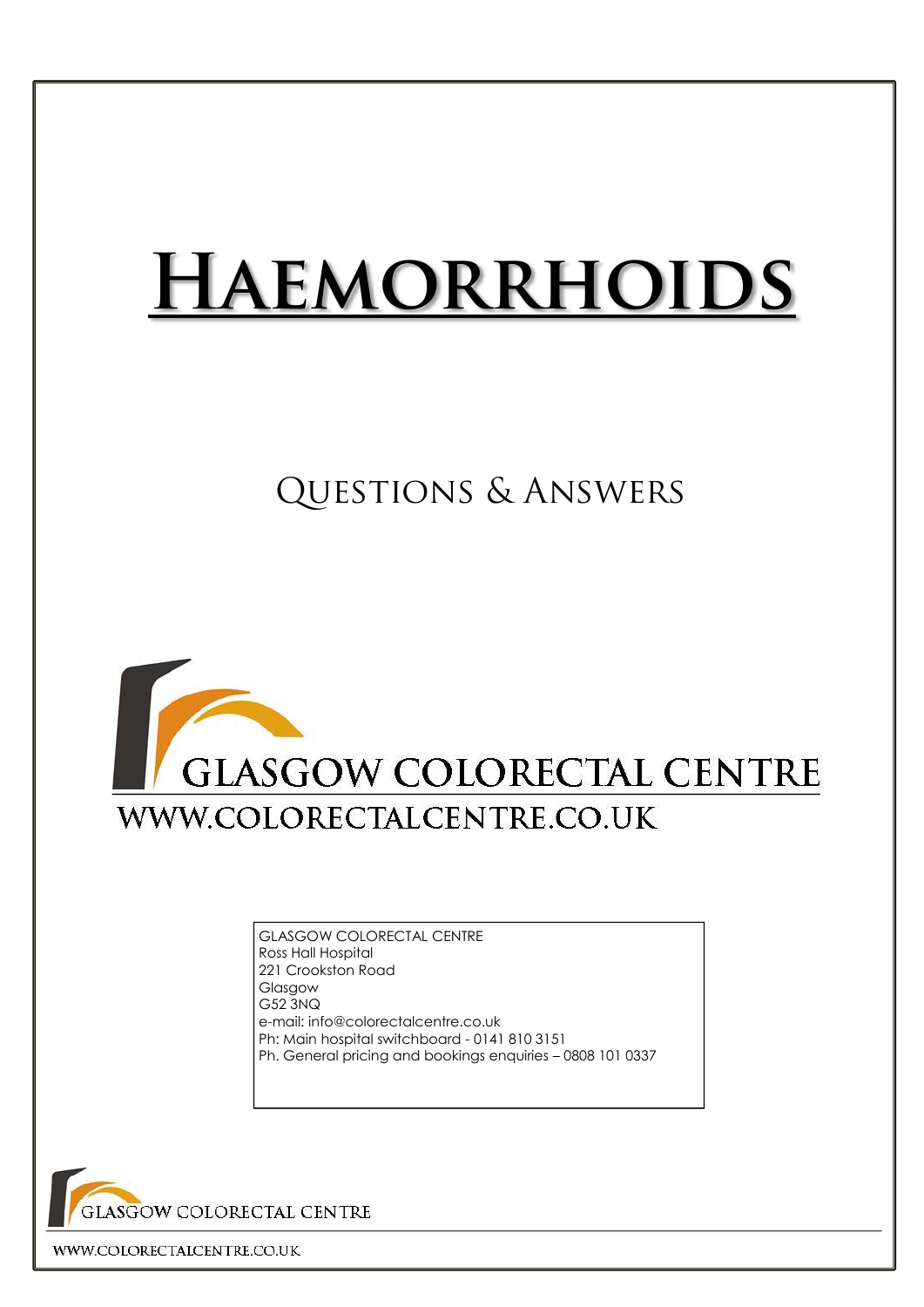### **Haemorrhoids (Piles)**

Haemorrhoids (piles) are swellings that develop from the lining of the anus and lower rectum (back passage). Symptoms range from temporary and mild, to persistent and painful. In many cases, haemorrhoids are small and symptoms settle down without treatment. If required, treatment is usually effective. There are various treatment options, detailed below.

#### **What are haemorrhoids and what causes them?**

Haemorrhoids are swellings that can occur in the anus and lower rectum (back passage).

There is a network of small veins (blood vessels) within the inside lining of the anus and lower rectum. These veins sometimes become wider and engorged with more blood than usual. These engorged veins and the overlying tissue may then form into one or more small swellings called haemorrhoids.

The exact reason why these changes occur and lead to haemorrhoids forming is not clear. Some haemorrhoids seem to develop for no apparent reason. However, it is thought that the pressure in and around the anus can be a major factor in many cases. If the pressure in and around the anus is increased, then it is thought that this can lead to haemorrhoids developing.

About half the people in the UK develop one or more haemorrhoids at some stage. Certain situations increase the chance of haemorrhoids developing:

- **Constipation**, passing large stools (faeces), and straining at the toilet. These increase the pressure in and around the veins in the anus and seem to be a common reason for haemorrhoids to develop.
- **Pregnancy**. Haemorrhoids are common during pregnancy. This is probably due to pressure effects of the baby lying above the rectum and anus, and the affect that the change in hormones during pregnancy can have on the veins.
- **Ageing**. The tissues in the lining of the anus may become less supportive as we get older.
- **Hereditary factors**. Some people may inherit a weakness of the wall of the veins in the anal region.

#### **What are the symptoms of haemorrhoids?**

#### **Internal haemorrhoids**

These form in the back passage about 2-4 cm above the rim (opening) of the anus. Their severity and size are classified into grades 1 to 4.

- **Grade 1** are small swellings on the inside lining of the back passage. They cannot be seen or felt from outside the anus. Grade 1 haemorrhoids are common. In some people they enlarge further to grade 2 or more. **Grade 2** are larger. They may be partly pushed out (prolapse) from the anus when you go to the toilet, but quickly 'spring back' inside again.
- **Grade 3** hang out (prolapse) from the anus. You may feel one or more small soft small, soft lumps that hang from the anus. However, you can push them back inside the anus with a finger.

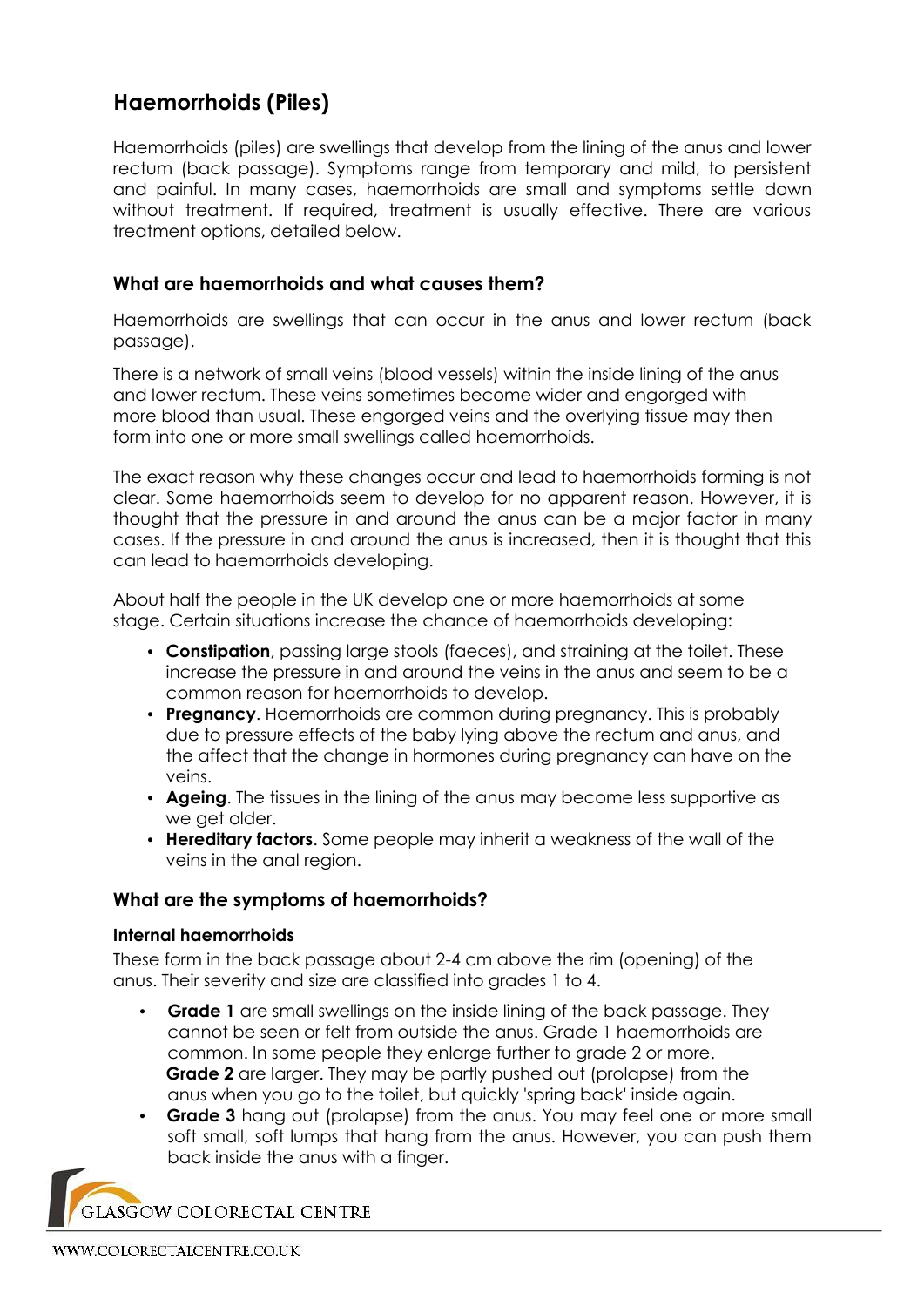• **Grade 4** permanently hang down from within the anus, and you cannot push them back inside. They sometimes become quite large.



Symptoms can vary. Small haemorrhoids are usually painless. The most common symptom is bleeding after going to the toilet. Larger haemorrhoids may cause a mucus discharge, some pain, irritation, and itch. The discharge may irritate the skin around the anus. You may have a sense of fullness in the anus, or a feeling of not fully emptying your rectum when you go to the toilet.

A possible complication of haemorrhoids that hang down (grade 3-4) is a blood clot (thrombosis) which can form within the haemorrhoid. This is uncommon, but causes intense pain if it occurs.

#### **External haemorrhoid (sometimes called a perianal haematoma)**

This is less common than internal haemorrhoids. An external haemorrhoid is a small lump that develops on the outside edge of the anus. Many do not cause symptoms. However, if a blood clot forms in the haemorrhoid ('thrombosed external haemorrhoid') it can suddenly become very painful and need urgent treatment. The pain due to a thrombosed external haemorrhoid usually peaks after 48-72 hours, and then gradually goes away over 7-10 days. A thrombosed external haemorrhoid may bleed a little for a few days. It then gradually shrinks to become a small skin-tag.

Some people develop internal and external haemorrhoids at the same time.

#### **What is the treatment for haemorrhoids?**

#### **Avoid constipation and straining at the toilet**

Keep the faeces (sometimes called stools or motions) soft, and don't strain on the toilet. You can do this by the following:

- **Eat plenty of fibre** such as fruit, vegetables, cereals, wholemeal bread, etc.
- **Have lots to drink.** Adults should aim to drink at least two litres (10-12 cups) per day. You will pass much of the fluid as urine, but some is passed out in the gut and softens faeces. Most sorts of drink will do, but alcoholic drinks can be dehydrating and may not be so good.
- **Fibre supplements.** If a high fibre diet is not helping, you can take bran or other fibre supplements ('bulking agents') such as ispaghula, methylcellulose,

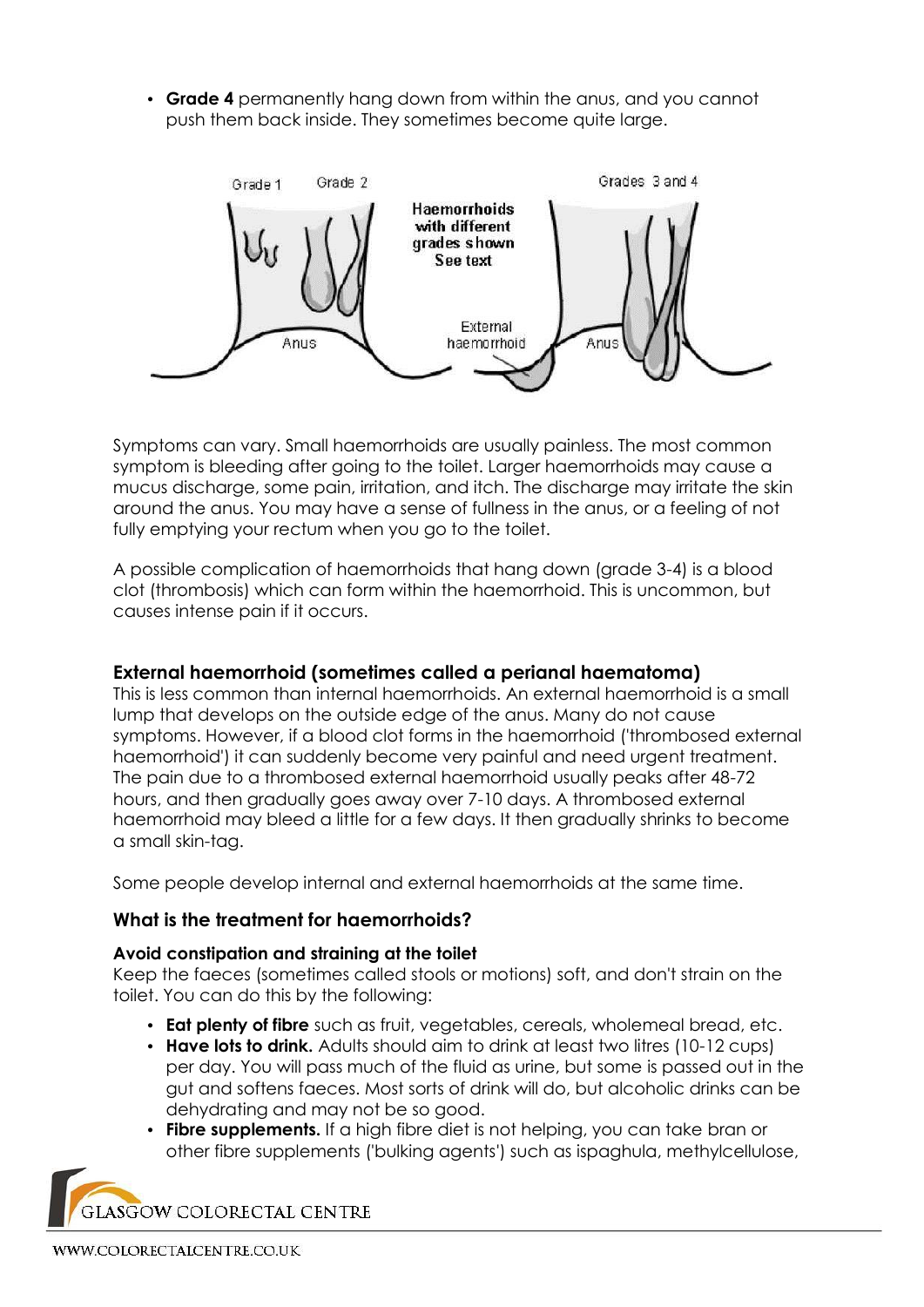or sterculia. You can buy these at pharmacies or get them on prescription. Methylcellulose also helps to soften faeces directly which makes them easier to pass.

- **Avoid painkillers that contain codeine** such as co-codamol, as they are a common cause of constipation.
- **Toileting.** Go to the toilet as soon as possible after feeling the need. Some people suppress this feeling and plan to go to the toilet later. This may result in bigger and harder faeces forming which are then more difficult to pass. Do not strain on the toilet. Haemorrhoids may cause a feeling of 'fullness' in the rectum and it is tempting to strain at the end to try and empty the rectum further. Resist this. Do not spend too long on the toilet which may encourage you to strain. (For example, do not read whilst on the toilet.)

The above measures will often ease symptoms such as bleeding and discomfort. It may be all that you need to treat small and non-prolapsing haemorrhoids (grade 1). Small grade 1 haemorrhoids often settle down over time. There are separate leaflets called *'Constipation in Adults*', *'Constipation in Children'* and *'Fibre in the Diet'* that provide more details about fibre and constipation.

#### **Ointments, creams, and suppositories**

Various preparations and brands are commonly used. They do not 'cure' haemorrhoids. However, they may ease symptoms such as discomfort and itch.

- A bland soothing cream, ointment, or suppository may ease discomfort. Several brands are available without a prescription. Ask a pharmacist to advise. Follow the instructions on the packet on how to use.
- One that contains an anaesthetic may ease pain better. You should only use one of these for short periods at a time (5-7 days). If you use it for longer, the anaesthetic may irritate or sensitise the skin around the anus. A pharmacist can advise.
- One that contains a steroid may be advised by a doctor if there is a lot of inflammation around the haemorrhoids. Steroids reduce inflammation and may help to reduce any swelling around a haemorrhoid. This may help to ease itch and pain. You should not normally use a steroid cream or ointment for longer than one week at a time.
- Very painful prolapsed haemorrhoids are uncommon. The pain may be eased by an ice pack pressed on for 15-30 minutes. Strong painkillers may be needed.
- Haemorrhoids of pregnancy usually settle after the birth of the child. Treatment is similar to the above.

#### **Banding treatment**

Banding is a common treatment for grade 2 and 3 haemorrhoids. It may also be done to treat grade 1 haemorrhoids which have not settled with the measures described above (such as an increase in fibre, etc.).

This procedure is usually done by a surgeon in an outpatient clinic. A haemorrhoid is grasped by the surgeon with forceps or a suction device. A rubber band is then placed at the base of the haemorrhoid. This cuts off the blood supply to the haemorrhoid which then 'dies' and drops off after a few days. The tissue at the base of the haemorrhoid heals with some scar tissue.

Banding of internal haemorrhoids is usually painless as the base of the haemorrhoid originates above the anal opening - in the very last part of the gut

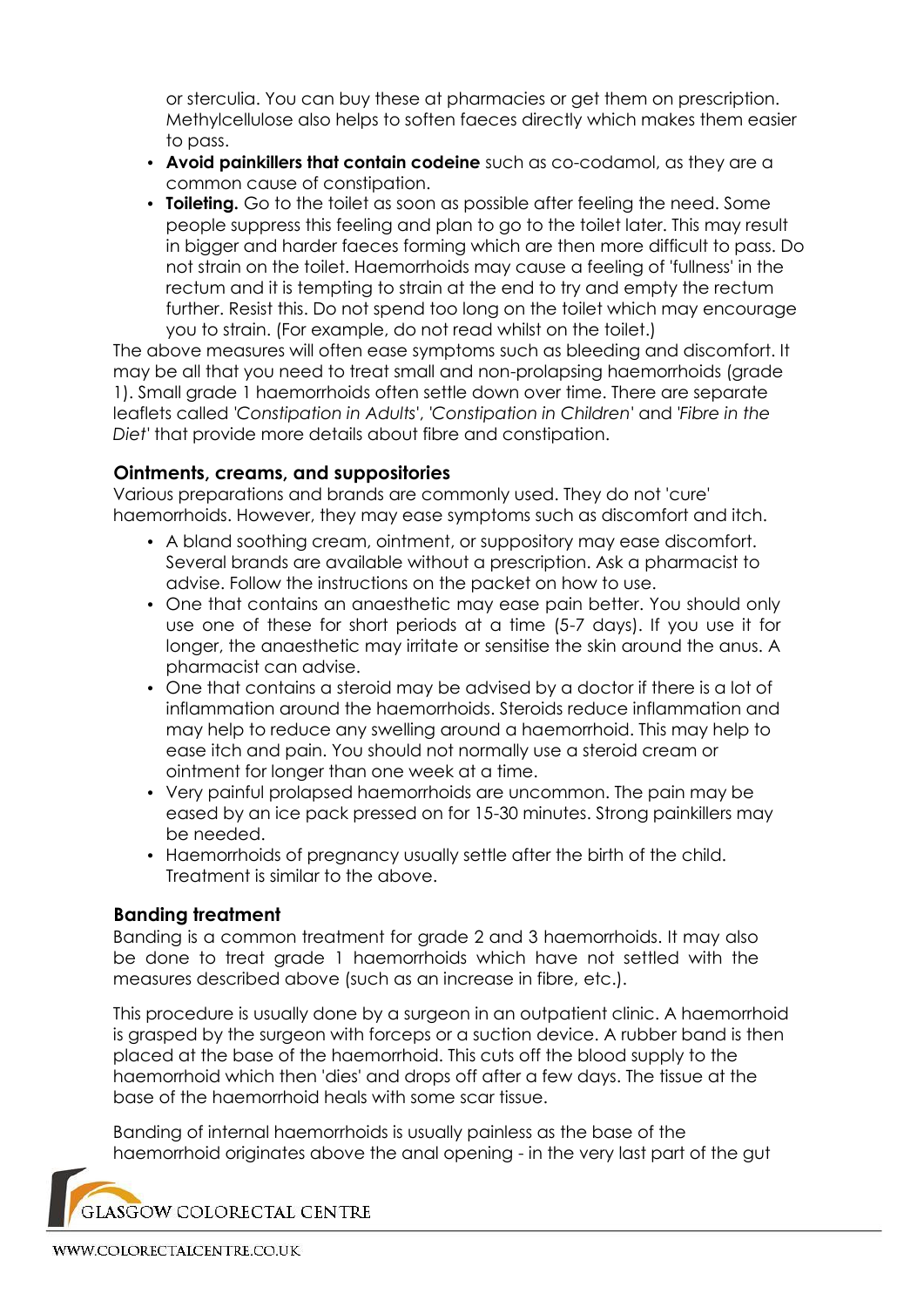where the gut lining is not sensitive to pain. Up to three haemorrhoids may be treated at one time using this method.

In about 8 in 10 cases, the haemorrhoids are 'cured' by this technique. In about 2 in 10 cases, the haemorrhoids recur at some stage. (However, you can have a further banding treatment if this occurs.) Banding does not work in a small number of cases. Haemorrhoids are less likely to recur after banding if you do not become constipated and do not strain on the toilet (as described above).

A small number of people have complications following banding such as bleeding, urinary problems, or infection or ulcers forming at the site of a treated haemorrhoid.

#### **Other treatment options**

Banding (described above) is perhaps the most common procedure done to treat haemorrhoids. However, a variety of other surgical procedures are sometimes used. Some surgeons prefer one procedure over another. Your surgeon will advise of the pros and cons of the different procedures. For example, although each procedure is usually successful, as with any surgical procedure, there is some risk that complications or problems may occur during, or following, the procedure.

The more commonly done procedures include the following:

#### *Injection sclerotherapy*

Phenol in oil is injected into the tissues at the base of the haemorrhoids. This causes a fibrotic (scarring) reaction which obliterates the blood vessels going to the haemorrhoids. The haemorrhoids then 'die' and drop off similar to after banding. However, this procedure is less widely used than banding because the success rate is not as good.

*Various methods that use heat to 'destroy' the haemorrhoids.* There are various ways this can be done and include: infrared coagulation; photocoagulation; diathermy; electrotherapy. However, these procedures are less widely used than banding because their success rate is not as good.

#### *Haemorrhoidectomy (the traditional operation)*

An operation to cut away the haemorrhoid(s) is an option to treat grade 4 haemorrhoids, and for grade 2 and 3 haemorrhoids not successfully treated by banding or other methods. The operation is done under general anaesthetic and is usually successful. However, it can be quite painful in the days following the operation.

#### *Stapled haemorrhoidectomy*

Although the name of this procedure implies that the haemorrhoids are removed (cut out), this is not so. What happens in this procedure is a circular stapling 'gun' is used to cut out a circular section of the lining of the anal canal above the haemorrhoids. This has an effect of pulling the haemorrhoids back up the anal canal. It also has an effect of reducing the blood supply to the haemorrhoids which shrink as a consequence. Because the 'cutting' is actually above the haemorrhoids, it is usually a less painful procedure than the traditional operation to remove the haemorrhoids.